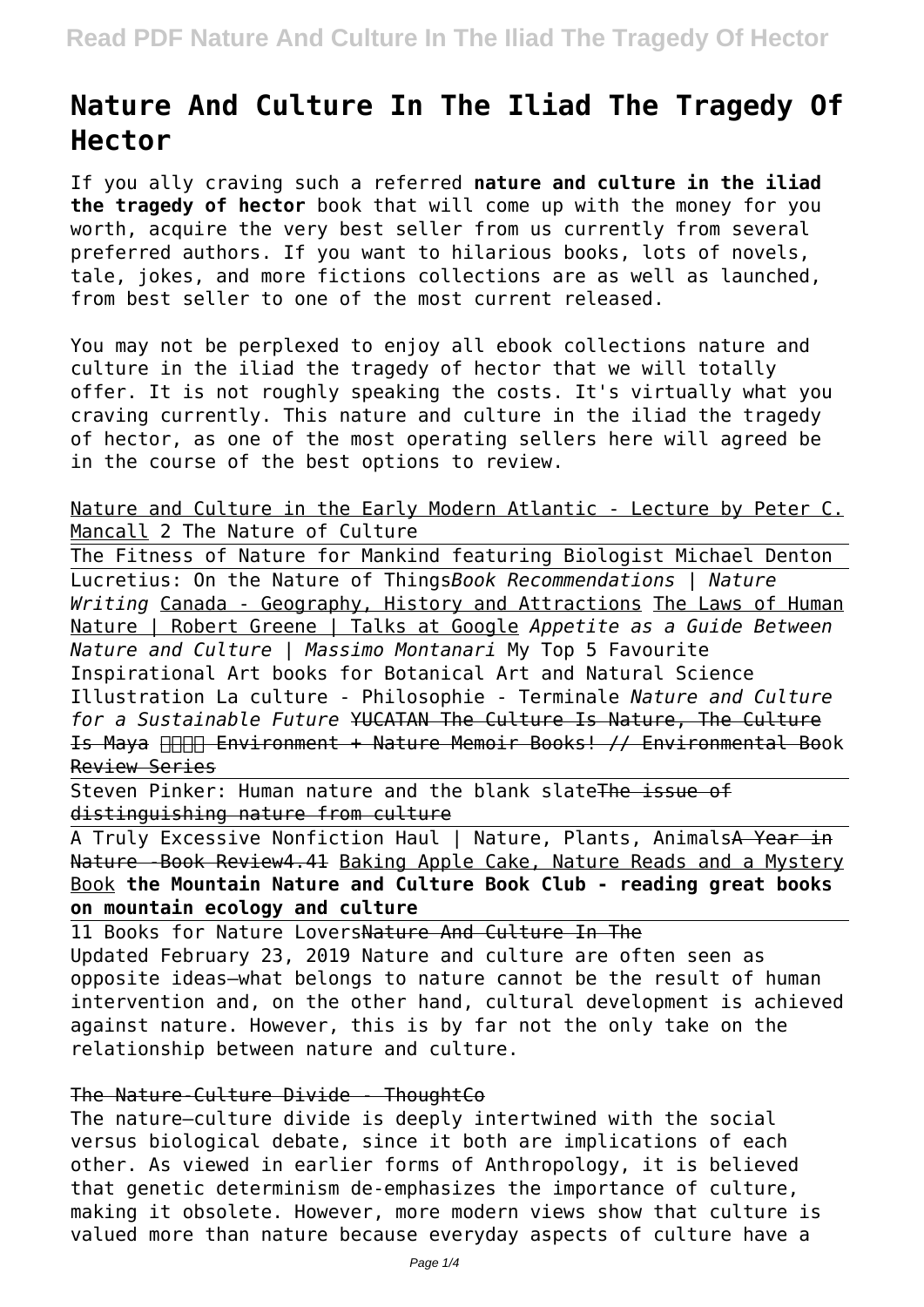wider impact on how the humans see the world, rather than just our genetic makeup.

### Nature–culture divide - Wikipedia

In the conservation world, Nature & Culture is known for our efficient, bottom-up approach. Our 74 Latin American conservationists operate like entrepreneurs defending nature. They find the best opportunities and execute the strategy that makes the most sense for each situation. DONATE TO A PROJECT IN YOUR FAVORITE ECOSYSTEM

#### Protect Ecosystems | Nature and Culture International

The relationship between nature and culture. During the Middle Bronze Age, the landscapes of most parts of Europe were filled in. Nature became cultivated, and this had costs. It seriously affected social organization as the population spread over larger areas and adapted to local conditions.

The relationship between nature and culture - Britannica As a result, culture is not only clearly distinct from nature in Ortner's view but its ability to transform nature actually makes it superior. Culture dominates over nature, according to Ortner....

#### What's the relationship between 'nature' and 'culture'

Sharon Zukin (1995) describes cities as quasi natures of living creatures and supposedly inanimate structures that nonetheless settle and move. The city may seem to be the opposite of nature, but it is better understood as a culture of nature that seeks its control. Patrick Joyce (2003) looks at the meaning and forms of material control in two British cities, showing how political liberalism developed in the context of highly regulated material life.

Nature and Culture - Sociology of Culture - iResearchNet Nature provides the setting in which cultural processes, activities and belief systems develop, all of which feed back to shape biodiversity. There are four key bridges linking Nature with culture: beliefs and worldviews; livelihoods and practices; knowledge bases; and norms and institutions.

## Resurgence • Article - Nature and Culture

Cultures are rooted in a time and place. They define how people relate to nature and their physical environment, to the earth and to the cosmos, and they express our attitudes to and beliefs in other forms of life, both animal and plant.

Culture and nature: the two sides of the coin | United ... Connecting Practice: Defining new methods and strategies to support Nature and Culture through engagement in the World Heritage Convention. The 'Connecting Practice' project aims to explore, learn and create new methods of recognition and support for the interconnected character of the natural, cultural and social value of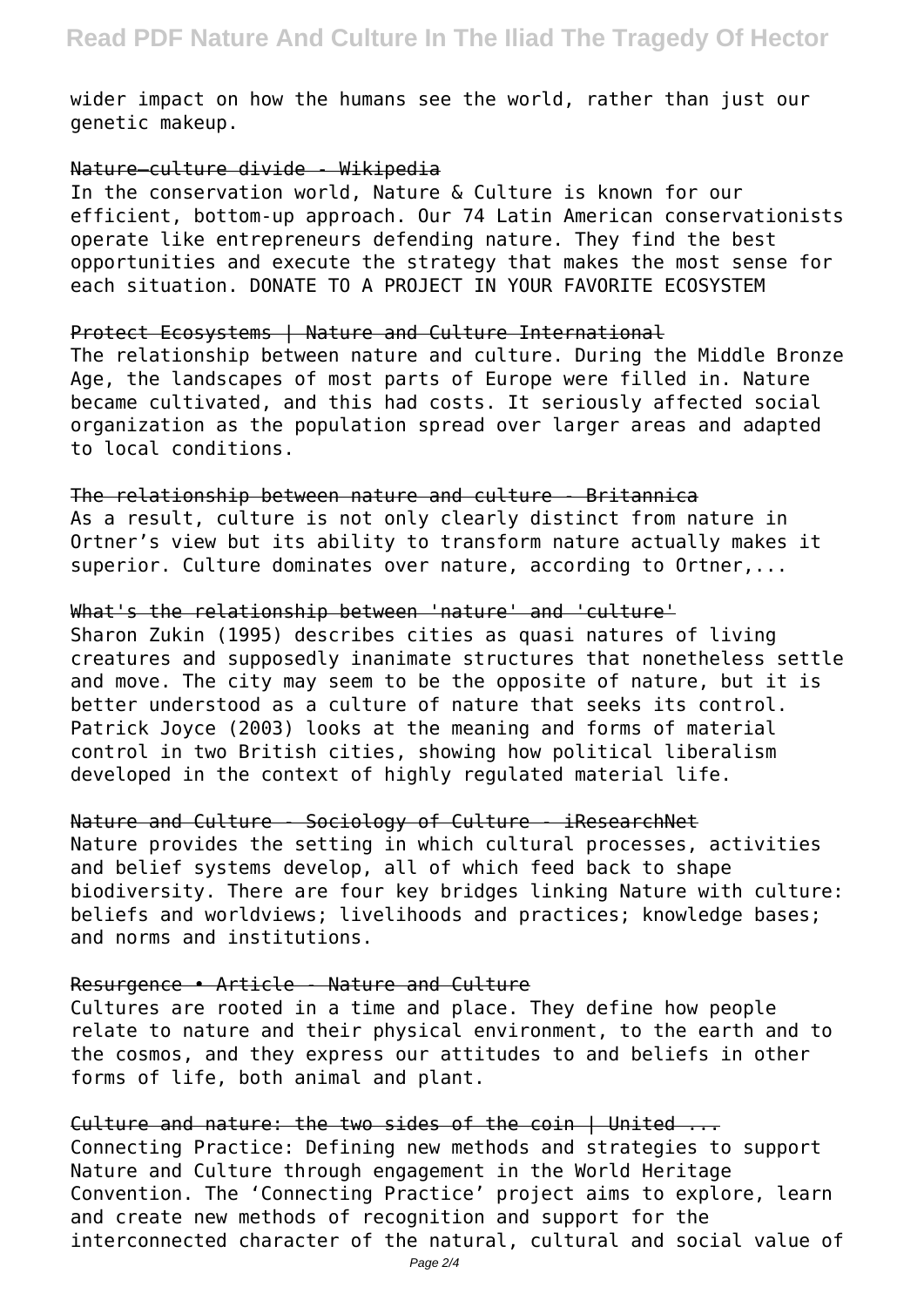highly significant land and seascapes and affiliated biocultural ...

## Connecting nature and culture | IUCN

Nature and Culture (NC) is a forum for the international community of scholars and practitioners to present, discuss, and evaluate critical issues and themes related to the historical and contemporary relationships that societies, civilizations, empires, regions, and nation-states have with nature. The journal contains a serious interpolation of theory, methodology, criticism, and concrete observation forming the basis of this discussion.

### Nature and Culture | Berghahn Journals

Nature and Culture; Projections; Regions and Cohesion; Religion and Society; Sartre Studies International; Screen Bodies; Sibirica; Social Analysis; Theoria; Transfers; Nature and Culture. Access the Journal; Free Sample Issue (Online) Recommend to your Library; Subscribe/Renew (for individual subscribers) Related Links. Helmholtz - UFZ

### Nature and Culture

Nature and Meaning of Culture 1. Culture – refers to the attitudes, values, customs, and behavior patterns that characterize a social group - the ways in which a particular group of people lives, including their shared knowledge, values, customs and physical objects 2.

## Nature and Meaning of Culture - SlideShare

The Journal of Religion, Nature and Culture, which has been published quarterly since 2007, explores through the social and natural sciences the complex relationships among human beings, their diverse 'religions' (broadly and diversely defined) and the earth's living systems, while providing a venue for analysis and debate over what constitutes an ethically appropriate relationship between our own species and the environments we inhabit.

## Journal for the Study of Religion, Nature and Culture

As culture is a subclass of nature (the most inclusive class) nature cannot be fully specified using ordinary language, which is a kind of symbolic culture...If culture gives meaning to nature, then nature gives meaning to culture (humans adapt), and so on ad infinitum...the opposition of nature and culture is therefore a psuedo-problem arising out of reflexive symbolic constructs (ordinary language) within culture itself' (Ellen 1996: 31).

## Leskernick Project - Clitter 7

Thus nature has, in Japanese mythology, an ambivalent character: though it looks beautiful, it is also the realm of change, decay, and putrefaction, to which is opposed the purification of culture. The feminine deity represents the rotten, whereas the male divinity represents the pure.